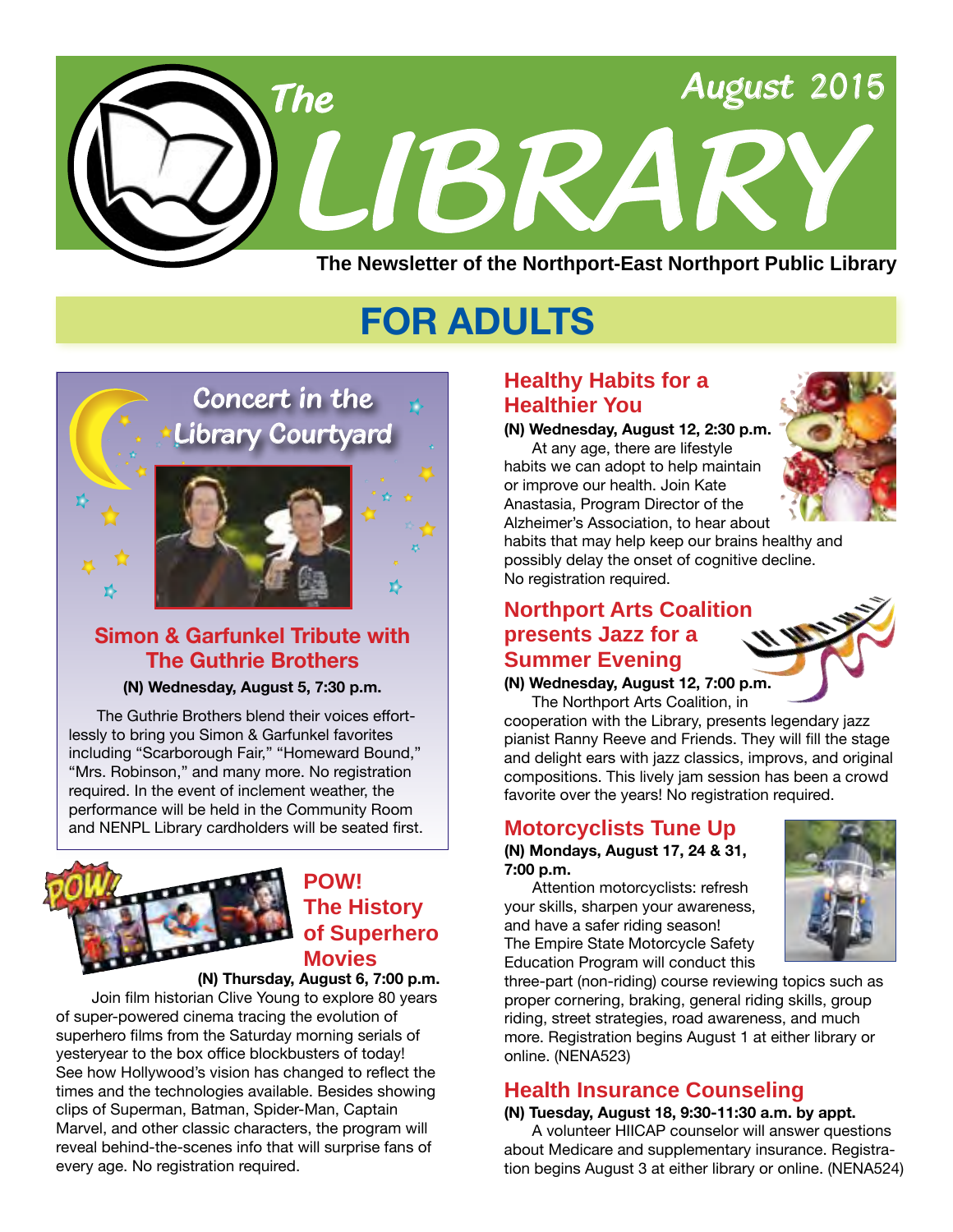### *Coming in September:*

# **FOR ADULTS**

# **All About Facebook, Twitter & YouTube**

### **(N) Tuesday, August 4, 7:00 p.m.**

Explore social networking sites, instant messenger programs, and blogs in this lecture and demonstration. Learn how to post pictures and videos online, and much more. No registration required.

## **Introduction to Android Devices**

### **(EN) Monday, August 10, 7:00 p.m.**

Learn about Android hardware, how to access the Internet and email, use settings and apps, and more. Bring your device or just come to listen. No registration required.

**Book-A-Trip to The 9/11 Memorial Museum Monday, September 28, 2015**



**Departure:** 8:30 a.m. from the William J. Brosnan building parking lot (across from Northport Library)

**Return:** 5:30 p.m.

**Cost:** \$89 per person (checks only, non-refundable, payable to Northport-East Northport Public Library)

- **Itinerary:** Our day begins with a visit to the 9/11 Memorial Museum and memorial pools. Located within the heart of the World Trade Center site, the Museum tells the story of 9/11 through multimedia displays, archives, narratives, and authentic artifacts. We will have a 2:00 p.m. lunch at the Peking Duck in Chinatown before returning home.
- **Registration:** Register in person beginning Saturday, August 8, 9:00 a.m. at the Northport Library. Ticket limit: 2 per patron on first 2 days of sale. NENPL Library card required. [\(NENA](http://alpha2.suffolk.lib.ny.us/search/?searchtype=X&SORT=D&searcharg=nena525&searchscope=43)525)



## **Introduction to eBay**

### **(EN) Thursday, September 10, 7:00 p.m.**

Learn how to buy and sell items using eBay, the online auction website, in this lecture and demonstration. Topics will include creating an account, checking reliability of sellers and buyers, online safety, and much more. No registration required.

# **SeniorNet: Best Travel Apps**

**(N) Wednesday, August 19, 4:00 p.m.**

Smartphone travel apps can help ensure that you make the most of your vacation or local day trip. Join us for a demonstration of the best of these apps and those that are designed to be used when you reach your destination. No registration required.

# **Short Stories—A Novel Alternative**

### **(N) Wednesday, September 16, 7:00 p.m.**

Have you ever read a short story? Are you aware of how it differs from a novel? The short story possesses its own unique characteristics and is a genre in its own right. Discover the short story's allure in an overview of this distinct form of fiction. No registration required.



**(N) Saturday, August 15, 9:00 a.m.-3:30 p.m. Fee: \$36**

Applications for this point/insurance reduction

# course are available August 1 at both libraries.



# **Poetry Readers**

**(EN) Thursdays, September 17, 24, October 1, 29, November 5, 12, 19, 2:30 p.m.**

Join the Poetry Readers and enjoy "the music of the spheres," ranging from works that have been savored for centuries to those of more recent composition. No registration required.

# **Truth Be Told**

**(N) Thursday, August 13, 7:00 p.m.**

This month our nonfiction book group will discuss *Supreme City: How Jazz Age Manhattan* 

*Gave Birth to Modern America* by Donald L. Miller. Copies are available at the Northport Library Circulation Desk.

**BOOK GROUPS**

# **Page Turners**

### **(N) Thursday, September 10, 2:00 p.m.**

A new season of our afternoon discussion group begins in September. Join Donna Diamond for a look at *The Orphan Train* by Christina Baker Kline. Copies of the book will be available beginning August 10 at the Northport Library Circulation Desk.



# **Taproot Writers Group**

**(EN) Mondays, September 21, 28, October 5, 19, 26, November 2, 9, 16, 23, 30, 1:00 p.m.**

Taproot welcomes new and returning members for a new season. The cost for the ten-session series is \$70. Registration forms will be available at the first session.







# **Comic Book Shoes II**

### **(EN) Thursday, August 13, 7:00-8:30 p.m.**

Create your own comic book shoes! We will use Mod Podge and comic books to make your superherothemed footwear. Please bring a pair of flats or sneakers and prepare to create! ([NENY755](http://alpha2.suffolk.lib.ny.us/search/?searchtype=X&SORT=D&searcharg=neny755&searchscope=43))

# **Comic Book Clock**

### **(EN) Wednesday, August 12, 7:00-8:30 p.m.**

Use pages from comic books to decorate a cool, Comic Con style clock. Each clock includes hour, minute, and second hands as well as a battery. [\(NENY754\)](http://alpha2.suffolk.lib.ny.us/search/?searchtype=X&SORT=D&searcharg=neny754&searchscope=43)



## **Oreo Truffle Ice Cream Cones**

**(EN) Tuesday, August 11, 4:00-5:00 p.m.**

This is the stuff dreams are made of! Create a no-bake Oreo truffle ice cream cone, then decorate it with chocolate and other confectionaries. [\(NENY753\)](http://alpha2.suffolk.lib.ny.us/search/?searchtype=X&SORT=D&searcharg=neny753&searchscope=43)

# **Summer Fruit Smoothies II**

**(EN) Monday, August 10, 4:00-5:00 p.m.** Using fresh fruit and a blender, you'll sample delicious and nutritious smoothies. ([NENY752](http://alpha2.suffolk.lib.ny.us/search/?searchtype=X&SORT=D&searcharg=neny752&searchscope=43))

# **POW! The History of Superhero Movies**

**(N) Thursday, August 6, 7:00-8:00 p.m.** Join film historian Clive Young to

explore 80 years of super-powered cinema tracing the evolution of superhero films from the Saturday morning serials of yesteryear to the box office blockbusters of today! [\(NENY751](http://alpha2.suffolk.lib.ny.us/search/?searchtype=X&SORT=D&searcharg=neny751&searchscope=43))

### **Superhero Pixel Art**

### **(N) Wednesday, August 5, 3:30-4:30 p.m.**

Create your favorite superhero characters out of fuse beads in this pixelated spritecraft project. [\(NENY750\)](http://alpha2.suffolk.lib.ny.us/search/?searchtype=X&SORT=D&searcharg=neny750&searchscope=43)

### **Decorate and Devour**

### **(EN) Tuesday, August 4, 7:00-8:00 p.m.**

Join us as we decorate and eat cupcakes! We will add color to icing, frost with pastry bags and tips, then decorate with confectionaries. ([NENY749](http://alpha2.suffolk.lib.ny.us/search/?searchtype=X&SORT=D&searcharg=neny749&searchscope=43))

# **Summer Spa Day**

### **(N) Monday, August 3, 3:00-4:30 p.m.**

Pamper yourself with a facial, create creamy lotions, design a decorative bottle, and participate in a meditation session. [\(NENY748](http://alpha2.suffolk.lib.ny.us/search/?searchtype=X&SORT=D&searcharg=neny748&searchscope=43))

# **For College-Bound Students**

Are you preparing to leave for college? Stop by the Teen Centers to pick up our *Packing for College Checklist*. It's a handy guide for what you need to bring with you to school.



# **PSAT/SAT Preparation**

**Workshop (N) Thursdays, September 10, 17, 24,** 

**October 1, 6:15 p.m.-8:45 p.m** *Registration begins August 12 at either library or online.*

Students in grades 10-12 can prepare for the fall PSAT/SAT exams with teachers Barbara White and Jay Berger. A non-refundable check for \$100 payable to the Northport-East Northport Public Library must be paid to the Library within 3 days of registration. Your class placement is not complete until payment is received. [\(NENY756\)](http://alpha2.suffolk.lib.ny.us/search/?searchtype=X&SORT=D&searcharg=neny756&searchscope=43)



*Registration is underway for the following programs and limited openings may be available.*

# **Teen Summer Programs 2**



## *Moving Up?*

If you are entering grades 6-12 in September, remember to apply for your Teen Library card. It will enable you to use the teen computers, check out materials, access our online databases from home, and sign up for teen programs.





*"Unmask," the Teen Summer Reading Club, ends on August 8. Submit your reviews by August 8 for a chance to win a great raffle basket!*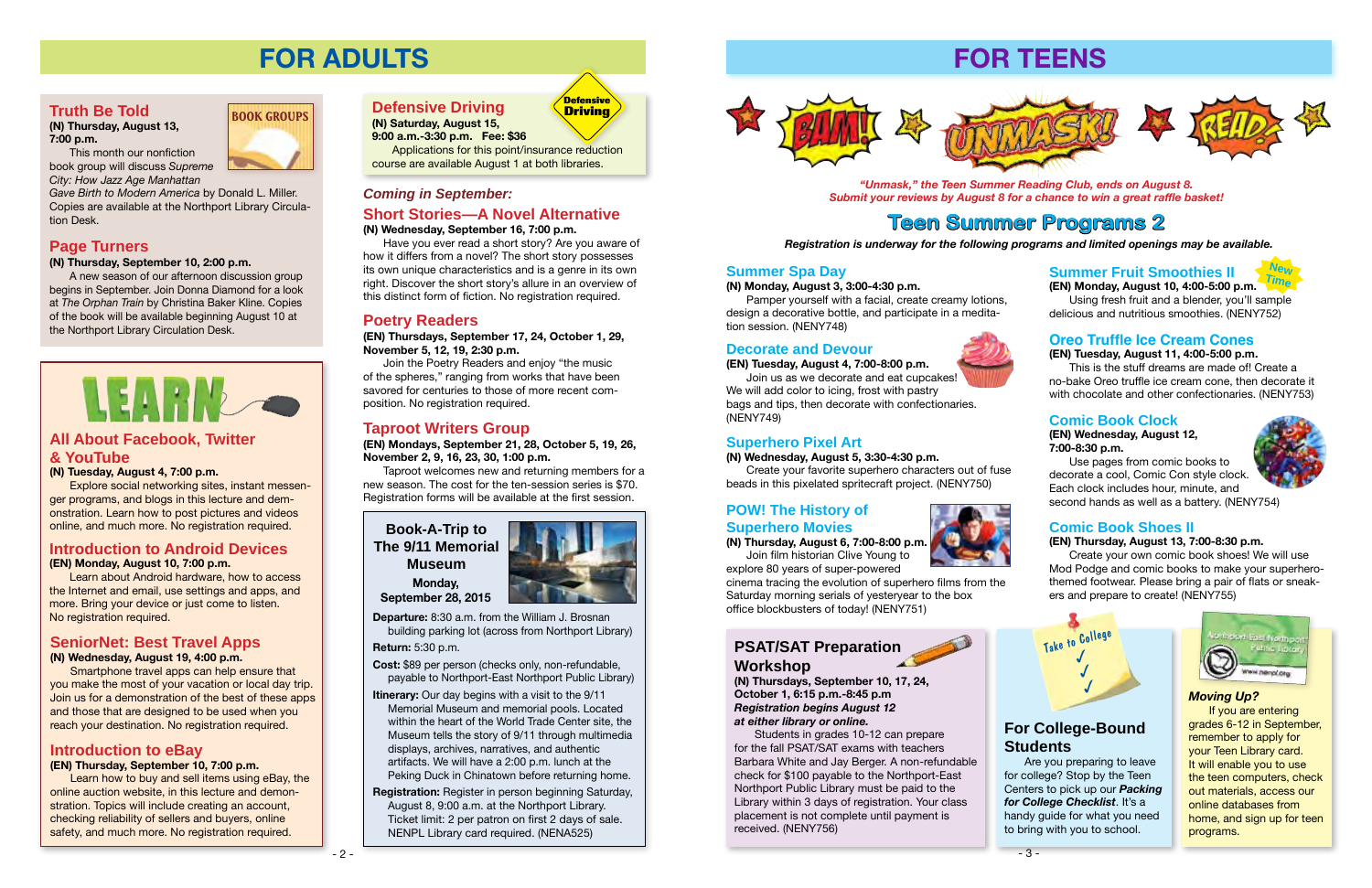# **FOR CHILDREN**



### **A Note about Program Attendance:**

- Please arrive 10 minutes before the start of a program.
- If you have not arrived by the start time, your child's place may be given to someone waiting.
- Your place will be held if you call to tell us that you will be late.
- Children will be admitted, as space permits, in the following order: waitlist, standby NENPL cardholders, and non-district patrons.

**Our first registration for fall preschool series programs will be held on Thursday, September 3. Look for the complete fall Road to Reading schedule available beginning August 17.**

# **Superhero Science**

### **(N) Tuesday, August 18, 3:00 p.m.** *Children entering grades 1-3*

Superheroes fight crime and defeat villains, but they can also help us learn about science. Take part in some fun

demonstrations, and make your own gravity-defying superhero to take home. (60 min.) ([NENJ639](http://alpha2.suffolk.lib.ny.us/search/?searchtype=X&SORT=D&searcharg=nenj639&searchscope=43))

**(N) Wednesday, August 19, 10:00 a.m.** 

*Children ages 1-4 with adult; siblings welcome* Enjoy an open-ended play environment as your child explores a variety of toy stations. (60 min.) No registration required.

# $\frac{1}{\deg \chi}$  Shake, Rattle, and Read

You'll be laughing out loud as nationally-known family entertainer Chris Fascione brings children's stories to life with his high-spirited and innovative performance. Full of energy,

*Children birth-5 years with adult; siblings welcome* Read stories, sing songs, share rhymes and fingerplays, and have fun in this interactive program for families. (30 min.) No registration required.

# $\frac{\sum\limits_{\text{drop}}\sum\limits_{\text{S}}\text{Chess Club}}{}$

Learn new strategies to improve your game while playing matches with other children and teen volunteers. (45 min.) No registration required.

#### $\frac{1}{2}$  Tots & Toys **in**

# **Hey Diddle Diddle**

**(N) Friday, August 21, 10:00 a.m.**  *Children birth-23 months with adult; siblings welcome*

Enjoy books, fingerplays, nursery rhymes, and special time with your little one. (30 min.) ([NENJ643\)](http://alpha2.suffolk.lib.ny.us/search/?searchtype=X&SORT=D&searcharg=nenj643&searchscope=43)

# **Fingerprinting Workshop**



**(EN) Friday, August 21, 6:00 p.m.**

*Children entering grades 3-5* Using real ostrich feather brushes and nontoxic fingerprint powders, participants will learn techniques used by law enforcement to dust, lift, and analyze fingerprints on various surfaces. (90 min.) ([NENJ644\)](http://alpha2.suffolk.lib.ny.us/search/?searchtype=X&SORT=D&searcharg=nenj644&searchscope=43)

**(EN) Thursday, August 20, 2:00 p.m. in**

**(N) Thursday, August 20, 7:00 p.m.**  *Children entering grades 3-6* **in**

humor, and imagination, Chris creates colorful characters through his unique combination of acting, storytelling, comedy, and juggling. (45 min.)

### **Summer Reading Club Grand Finale**

*Tickets to one of the four showtimes are issued to children who have completed the Summer Reading Club requirements.* 

**(N) Monday, August 10, 4:00 p.m. (N) Monday, August 10, 7:00 p.m. (N) Tuesday, August 11, 4:00 p.m. (N) Tuesday, August 11, 7:00 p.m.**





# **Juggling Funny Stories**

Do you have any books in your home library that you no longer want? Come in anytime from 3:00-4:00 p.m. to trade them in for swap dollars and "purchase" preowned, new-to-you books. (60 min.) No registration required.

### **Giant Chess in the Courtyard (N) Thursdays, August 6, 13, 20, 27, 10:00 a.m.-7:00 p.m.**

Enjoy an outdoor match with our giant chess set in the Northport Library Courtyard, weather permitting.

# **The Bookmark Spot**

*Stop by the Library and pick up the August bookmark by Abigail Ng. A reading list compiled by Children's Librarians is on the back.*













# **FOR CHILDREN**

#### *Registration for the following programs begins Monday, August 3 at either library building or online. Programs identified with this symbol*  **drop**  *do not require registration.* **in**

# **Summer Reading Club 2015**

**Saturday** June 27 to August 8 10 am to 4 pm

### **Reading Club Hours**

**Monday-Friday** June 22 to August 7 10 am to 8 pm

# **Wildlife Heroes**

**(N) Wednesday, August 12, 10:00 a.m.** *Children ages 7-11 years*

The wildlife rehabilitators of Sweetbriar Nature Center have saved many animals

**in (EN) Wednesday, August 12, 3:00 p.m.**  *Children entering grades 1-5*

over the past 25 years. An educator will share some of their success stories and bring living examples of their work. (60 min.) ([NENJ628](http://alpha2.suffolk.lib.ny.us/search/?searchtype=X&SORT=D&searcharg=nenj628&searchscope=43))

# $\frac{1}{\alpha! \alpha!}$ ટ્રAnything Goes Legos

Make new friends while building with Legos at the Library. All you need to bring is your imagination. Your Lego creation will be displayed in the Children's Room. (45 min.) No registration required.

# **Parachute Play**

**(EN) Thursday, August 13, 2:00 p.m.**  *Children ages 4-5 or entering K* Sing songs and rhymes, make waves,

and watch our parachute soar. (45 min.) [\(NENJ630\)](http://alpha2.suffolk.lib.ny.us/search/?searchtype=X&SORT=D&searcharg=nenj630&searchscope=43)

# **Introduction to Chess**

**(N) Thursday, August 13, 7:00 p.m.**  *Children entering grades 4-6*

Children new to this challenging game will learn chess fundamentals and have time to practice their skills with teen volunteers. (45 min.) ([NENJ631\)](http://alpha2.suffolk.lib.ny.us/search/?searchtype=X&SORT=D&searcharg=nenj631&searchscope=43)

#### **drop in Book Swap**

# **Beachy Tunes**

**(N) Friday, August 14, 3:00 p.m.** *Children birth-4 years with adult; siblings welcome*

Grab your beach towel and sunscreen for some beach-themed songs and movement with music educator Dara Linthwaite. (40 min.) ([NENJ632](http://alpha2.suffolk.lib.ny.us/search/?searchtype=X&SORT=D&searcharg=nenj632&searchscope=43))



 $\Gamma$ 

**(N) Friday, August 14, 7:00 p.m.** *Children ages 4 and up with adult; siblings welcome*

Bring in your stuffed animal

for a special storytime and leave it in the library overnight for a slumber party. Pick up your furry friend any time Saturday morning after 11 a.m. and find out how they spent their night! *Please note: children are asked not to bring the stuffed animal they sleep with, since the toy will remain in the library overnight.* (30 min.) No registration required.

# **Crafty Kids: Tappin' Tambourines**

**(N) Monday, August 17, 10:00 a.m.** 







Children entering grades K-2

Lace up your own paper plate tambourine, then add jingle bells, decorate, and tap away. (45 min.) [\(NENJ635\)](http://alpha2.suffolk.lib.ny.us/search/?searchtype=X&SORT=D&searcharg=nenj635&searchscope=43)

**(EN) Monday, August 17, 3:00 p.m.** *Children ages 3-10, adults and siblings welcome*



# **Fun with Poetry**

### **(N) Monday, August 17, 7:00 p.m.**

*Children entering grades 3-5*

Celebrate the exciting world of poetry through creative games and activities. (90 min.) [\(NENJ637\)](http://alpha2.suffolk.lib.ny.us/search/?searchtype=X&SORT=D&searcharg=nenj637&searchscope=43)

# **Babies Boogie**

**(N) Tuesday, August 18, 10:00 a.m.**

*Children birth-2 years with adult; siblings welcome* Sing, play instruments, and dance to music from around the world. (45 min.) ([NENJ638](http://alpha2.suffolk.lib.ny.us/search/?searchtype=X&SORT=D&searcharg=nenj638&searchscope=43))

**The Summer Reading Club ends on Saturday, August 8 at 4:00 p.m., but there is still time to participate and complete the requirements. Come in and earn a ticket to the Summer Reading Club Grand Finale.**